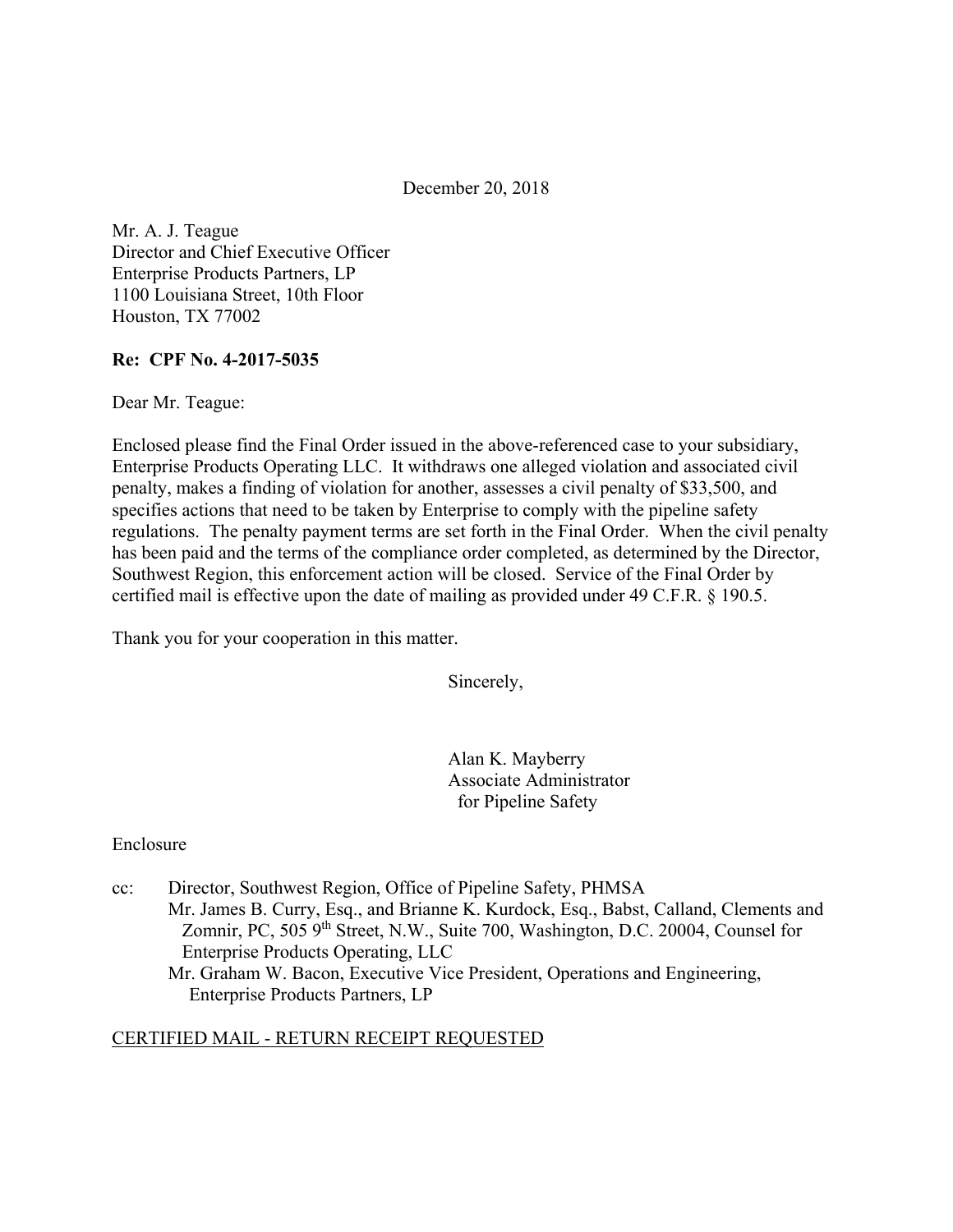### **U.S. DEPARTMENT OF TRANSPORTATION PIPELINE AND HAZARDOUS MATERIALS SAFETY ADMINISTRATION OFFICE OF PIPELINE SAFETY WASHINGTON, D.C. 20590**

 **)**

 **)**

 **)**

**In the Matter of )**

**Enterprise Products Operating, LLC, ) CPF No. 4-2017-5035 a subsidiary of Enterprise Products Partners, LP, )**

 $\mathcal{L} = \{ \mathcal{L} \}$ 

**\_\_\_\_\_\_\_\_\_\_\_\_\_\_\_\_\_\_\_\_\_\_\_\_\_\_\_\_\_\_\_\_\_\_\_\_\_\_\_\_\_\_\_\_\_\_\_\_)** 

**Respondent. )** 

### **FINAL ORDER**

million barrels of hazardous-liquid storage capacity.<sup>2</sup> From January 9 through May 24, 2017, pursuant to 49 U.S.C. § 60117, a representative of the Pipeline and Hazardous Materials Safety Administration (PHMSA), Office of Pipeline Safety (OPS), conducted an on-site pipeline safety inspection of the facilities and records of Enterprise Products Operating, LLC (EPO or Respondent), in Houston, Texas. EPO is a wholly-owned subsidiary of Enterprise Partners, LP (Enterprise).<sup>1</sup> Enterprise conducts substantially all of its operations through EPO, including more than 50,000 miles of pipeline and approximately 260

As a result of the inspection, the Director, Southwest Region, OPS (Director), issued to Respondent, by letter dated November 2, 2017, a Notice of Probable Violation, Proposed Civil Penalty, and Proposed Compliance Order (Notice), which also included warnings pursuant to 49 C.F.R. § 190.205. In accordance with 49 C.F.R. § 190.207, the Notice proposed finding that Enterprise had violated 49 C.F.R. §§ 195.507 and 195.575(e) and proposed assessing a civil penalty of \$69,700 for the alleged violations.<sup>3</sup> The Notice also proposed ordering Respondent to take certain measures to correct one of the alleged violations. The warning items required no further action but warned the operator to correct the probable violations or face possible future enforcement action.

 1 Enterprise Products Partners, LP, Form 10-Q submitted to U.S. Securities and Exchange Commission, *available at*  http://services.corporate-

ir.net/SEC/Document.Service?id=P3VybD1hSFIwY0RvdkwyRndhUzUwWlc1cmQybDZZWEprTG1OdmJTOWti M2R1Ykc5aFpDNXdhSEEvWVdOMGFXOXVQVkJFUmlacGNHRm5aVDB4TWpNNU5UYzJOaVp6ZFdKemF XUTlOVGM9JnR5cGU9MiZmbj1FbnRlcnByaXNlUHJvZHVjdHNQYXJ0bmVyc0wucGRm (last accessed November 8, 2018).

<sup>2</sup> Enterprise Products Partners, LP, website, *available at* https://www.enterpriseproducts.com/about-us/businessprofile (last accessed November 8, 2018).

<sup>&</sup>lt;sup>3</sup> The Notice was issued in conjunction with a separate Notice of Amendment (CPF No. 4-2017-5036M). An Order Directing Amendment in that case will be issued separately.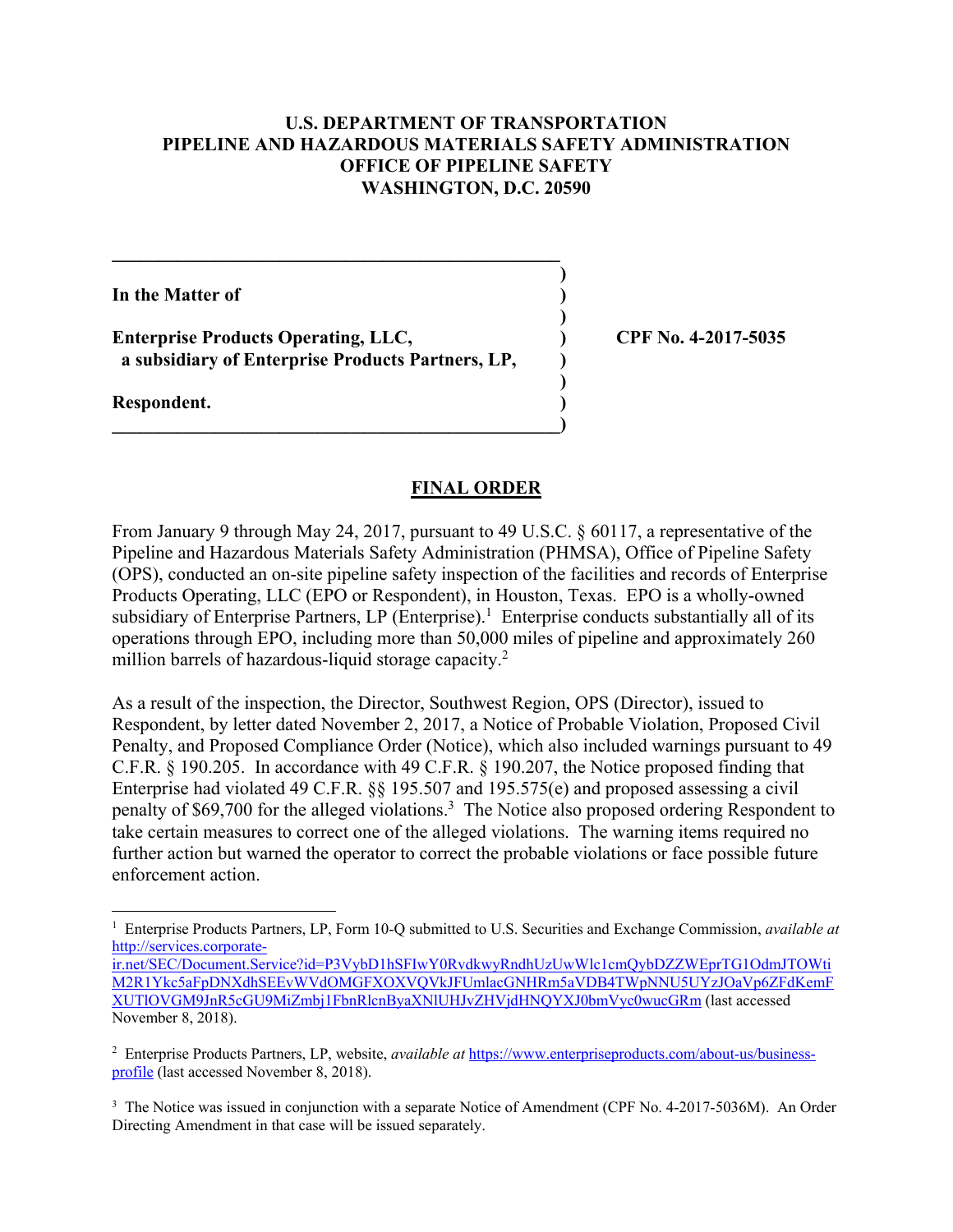After requesting and receiving an extension of time to respond, Enterprise responded to the Notice by letter dated February 28, 2018 (Response). Respondent contested one of the allegations and requested a hearing on that item. By email dated May 4, 2018, Respondent withdrew its request for a hearing and thereby authorized the entry of this Final Order without further notice.

## **FINDING OF VIOLATION**

The Notice alleged that Respondent violated 49 C.F.R. Part 195, as follows:

**Item 1:** The Notice alleged that Respondent violated 49 C.F.R. § 195.507, which states, in relevant part:

### **§ 195.507 Recordkeeping.**

Each operator shall maintain records that demonstrate compliance with this subpart.

(a) Qualification records shall include:

 $(1) \ldots$ 

(3) Date(s) of current qualification; and ....

(b) Records supporting an individual's current qualification shall be maintained while the individual is performing the covered task. Records of prior qualification and records of individuals no longer performing covered tasks shall be retained for a period of five years.

The Notice alleged that Respondent violated 49 C.F.R. § 195.507 by failing to maintain operator qualification (OQ) records for individuals performing covered tasks on three pipelines. Specifically, the Notice alleged that Enterprise did not maintain current qualification records for individuals performing covered tasks under the mutual-assistance requirements of Enterprise's OQ plan. The three pipelines at issue were the Koch Pipeline, Conoco Phillips, and Energy Transfer (Lone Star NGL) pipelines. Section 4 of Enterprise's OQ plan required Enterprise to maintain records for each individual's current qualification by reevaluating such individuals at least once every five years. The OQ records for all three of the pipelines at issue were last evaluated in 2011; accordingly, the OQ records should have been reevaluated in 2016.

In its Response, Enterprise did not contest the allegations of Item 1 and provided information about updates it had made to its OQ plan. Accordingly, after considering all of the evidence, I find that Respondent violated 49 C.F.R. § 195.507 by failing to maintain OQ records for individuals performing covered tasks on three pipelines.

This finding of violation will be considered a prior offense in any subsequent enforcement action taken against Respondent.

**Item 2:** The Notice alleged that Respondent violated 49 C.F.R. § 195.575(e), which states:

### **§ 195.575 Which facilities must I electrically isolate and what inspections, tests, and safeguards are required?**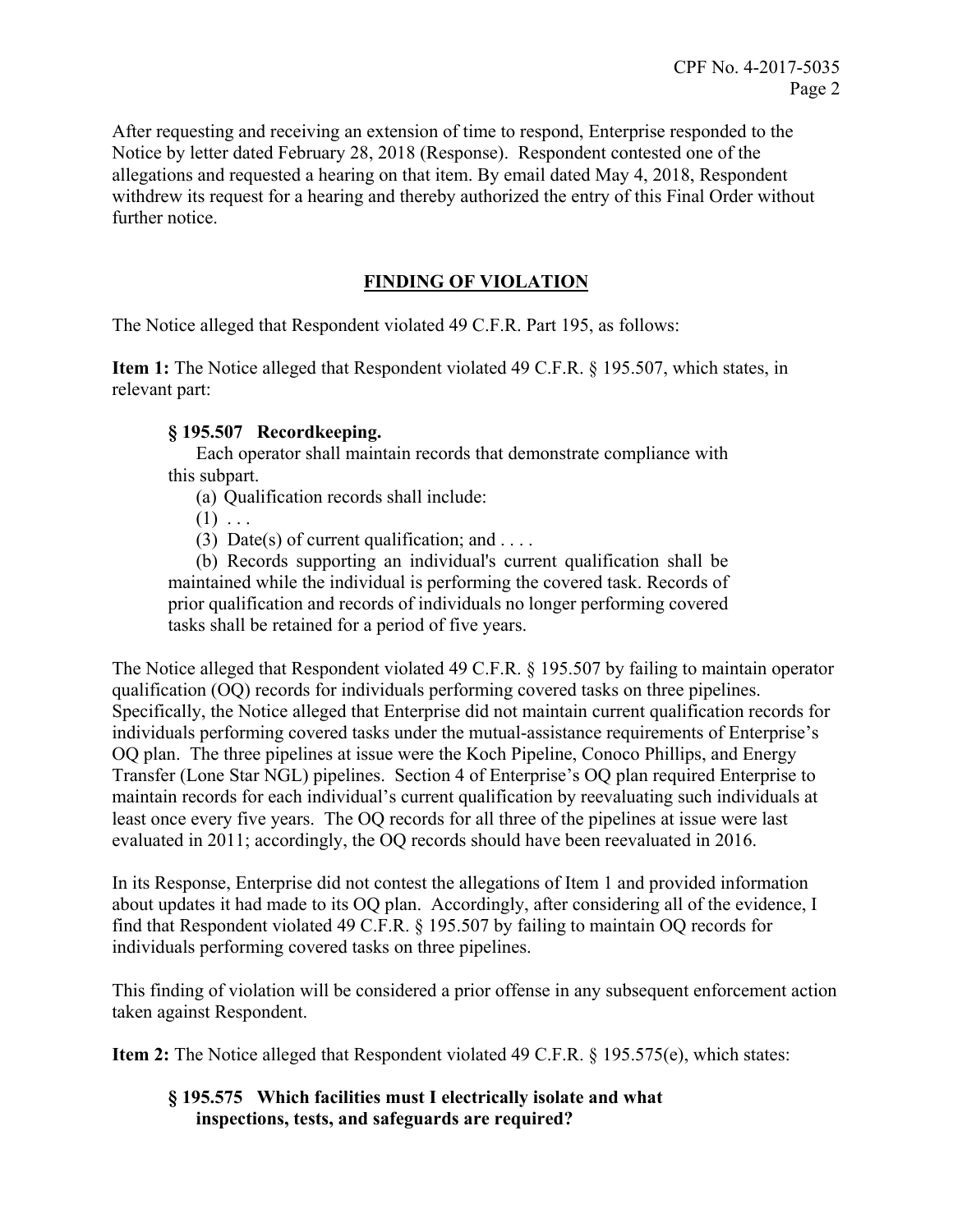$(a) \ldots$ 

<u>.</u>

 (e) If a pipeline is in close proximity to electrical transmission tower footings, ground cables, or counterpoise, or in other areas where it is reasonable to foresee fault currents or an unusual risk of lightning, you must protect the pipeline against damage from fault currents or lightning and take protective measures at insulating devices.

The Notice alleged that Respondent violated 49 C.F.R. § 195.575(e) by failing to protect a pipeline against damage from fault currents or lightning and take protective measures at insulating devices. Specifically, the Notice alleged that Enterprise failed to protect the company's Chaparral Line, which runs in close proximity to electrical transmission power lines between Mont Belvieu and Bryan, Texas.

In its Response, Enterprise contested this allegation of violation. Following Enterprise's response, pursuant to  $\S 190.209(b)(7)$ , the Director has recommended withdrawal of this item, and simultaneously, on May 3, 2018, the Director issued a separate Notice of Probable Violation and Proposed Compliance Order addressing this alleged violation.<sup>4</sup> Accordingly, Item 2 and its associated proposed penalty are withdrawn without prejudice.

### **ASSESSMENT OF PENALTY**

Under 49 U.S.C. § 60122, Respondent is subject to an administrative civil penalty not to exceed \$200,000 per violation for each day of the violation, up to a maximum of \$2,000,000 for any related series of violations.<sup>5</sup> In determining the amount of a civil penalty under 49 U.S.C. § 60122 and 49 C.F.R. § 190.225, I must consider the following criteria: the nature, circumstances, and gravity of the violation, including adverse impact on the environment; the degree of Respondent's culpability; the history of Respondent's prior offenses; any effect that the penalty may have on its ability to continue doing business; and the good faith of Respondent in attempting to comply with the pipeline safety regulations. In addition, I may consider the economic benefit gained from the violation without any reduction because of subsequent damages, and such other matters as justice may require. The Notice proposed a total civil penalty of \$69,700 for the violations cited above.

**Item 1:** The Notice proposed a civil penalty of \$33,500 for Respondent's violation of 49 C.F.R. § 195.507, for failing to maintain OQ records for individuals performing covered tasks on three pipelines. Respondent did not contest this violation or the proposed civil penalty. Accordingly, having reviewed the record and considered the assessment criteria, I assess Respondent a civil penalty of **\$33,500** for violation of 49 C.F.R. § 195.507.

**Item 2:** The Notice proposed a civil penalty of \$36,200 for Respondent's violation of 49 C.F.R. § 195.575(e), for failing to protect a pipeline against damage from fault currents or lightning and

 by letter dated June 7, 2018. That case is being adjudicated separately under 49 C.F.R. § 190.213. <sup>4</sup> The May 3, 2018 Notice was issued under case number CPF No. 4-2018-5009. Enterprise responded to that case

<sup>&</sup>lt;sup>5</sup> These amounts are adjusted annually for inflation. *See, e.g.*, Pipeline Safety: Inflation Adjustment of Maximum Civil Penalties, 82 Fed. Reg. 19325 (April 27, 2017).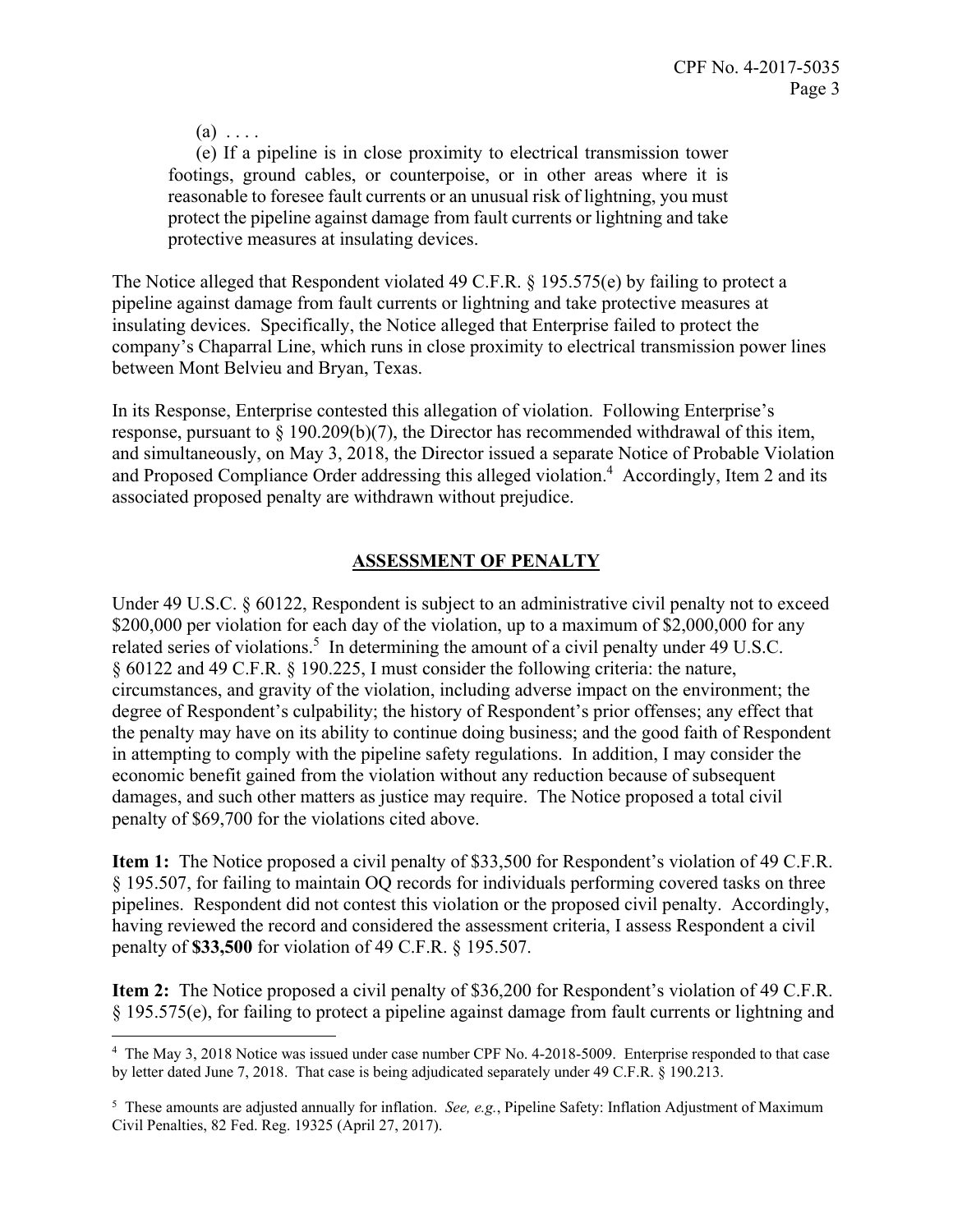take protective measures at insulating devices. For the reasons stated above, Item 2 is withdrawn and, therefore, the proposed penalty for the alleged violation of 49 C.F.R. § 195.575(e) is not assessed.

Payment of the civil penalty must be made within 20 days of service. Federal regulations (49 C.F.R. § 89.21(b)(3)) require such payment to be made by wire transfer through the Federal Reserve Communications System (Fedwire), to the account of the U.S. Treasury. Detailed instructions are contained in the enclosure. Questions concerning wire transfers should be directed to: Financial Operations Division (AMK-325), Federal Aviation Administration, Mike Monroney Aeronautical Center, 6500 S MacArthur Blvd, Oklahoma City, Oklahoma 79169. The Financial Operations Division telephone number is (405) 954-8845.

Failure to pay the \$33,500 civil penalty will result in accrual of interest at the current annual rate in accordance with 31 U.S.C. § 3717, 31 C.F.R. § 901.9 and 49 C.F.R. § 89.23. Pursuant to those same authorities, a late penalty charge of six percent (6%) per annum will be charged if payment is not made within 110 days of service. Furthermore, failure to pay the civil penalty may result in referral of the matter to the Attorney General for appropriate action in a district court of the United States.

## **COMPLIANCE ORDER**

The Notice proposed a compliance order with respect to Item 1 in the Notice for a violation of 49 C.F.R. § 195.507. Under 49 U.S.C. § 60118(a), each person who engages in the transportation of hazardous liquids or who owns or operates a pipeline facility is required to comply with the applicable safety standards established under chapter 601. Pursuant to the authority of 49 U.S.C. § 60118(b) and 49 C.F.R. § 190.217, Respondent is ordered to take the following actions to ensure compliance with the pipeline safety regulations applicable to its operations:

> 1. With respect to the violation of § 195.507 (**Item 1**), Respondent must revise its procedures to ensure that all persons carrying out qualified tasks under its mutual assistance program are qualified, and must maintain records showing current qualifications. Respondent must submit the revised procedures and other records necessary for compliance with this item within 30 days after receipt of this Order.

The Director may grant an extension of time to comply with any of the required items upon a written request timely submitted by the Respondent and demonstrating good cause for an extension.

It is requested that Respondent maintain documentation of the safety improvement costs associated with fulfilling this Compliance Order and submit the total to the Director. It is requested that these costs be reported in two categories: (1) total cost associated with preparation/revision of plans, procedures, studies and analyses; and (2) total cost associated with replacements, additions and other changes to pipeline infrastructure.

Failure to comply with this Order may result in the administrative assessment of civil penalties not to exceed \$200,000, as adjusted for inflation (49 C.F.R. § 190.223), for each violation for